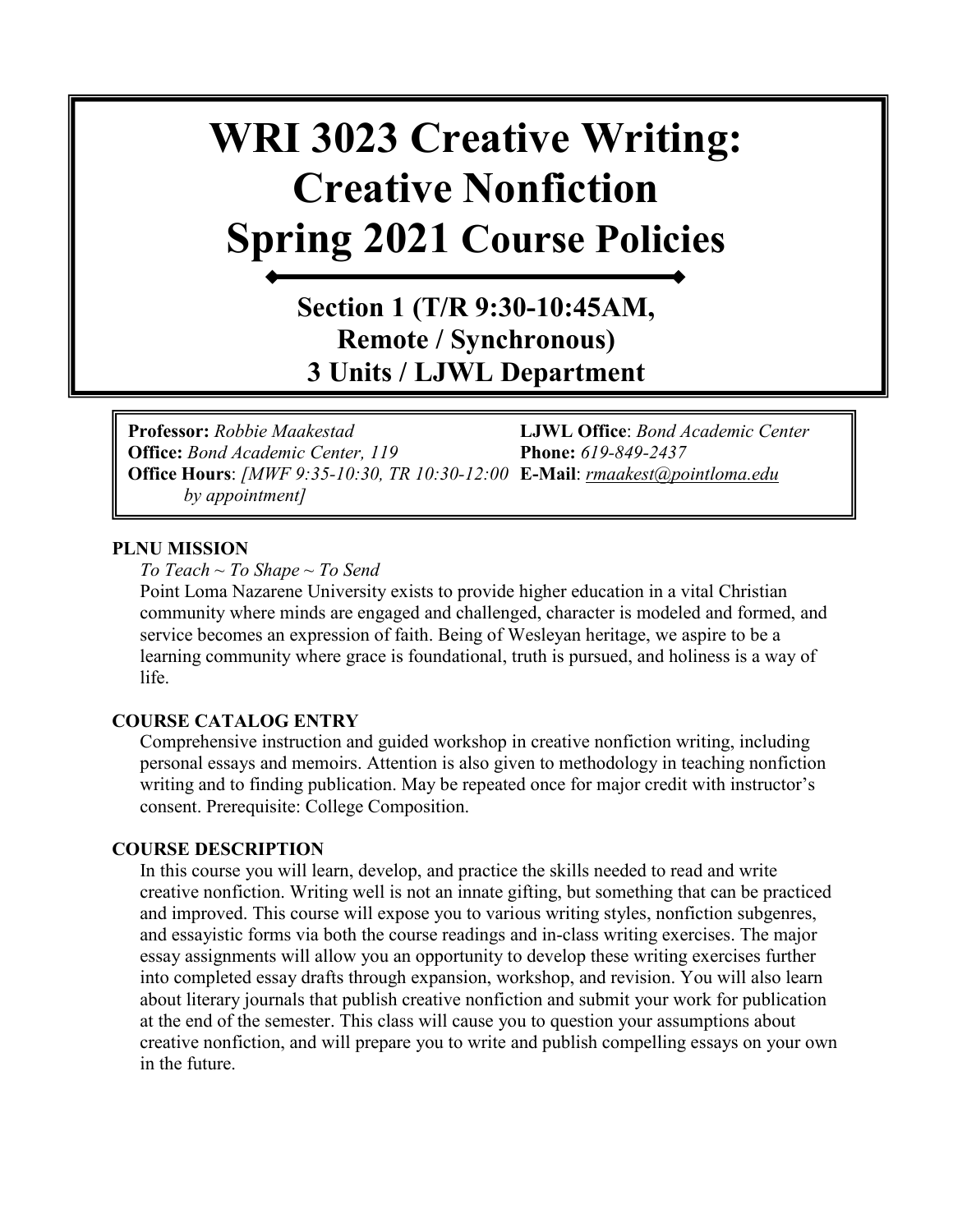# **WRI 3023 LEARNING OUTCOMES**

*Students who complete WRI 3023 will be able to:* 

- 1. identify aspects of theory, style, and structure in works of creative nonfiction;
- 2. analyze creative nonfiction written by professionals and peers to determine authors' writing techniques in relationship to target audiences;
- 3. employ research techniques as necessary to meet the demands of creative nonfiction craft and content;
- 4. craft creative nonfiction using techniques specific to genre to create descriptive and evocative language;
- 5. apply workshop techniques for constructive criticism of peers and in turn take criticism and use it to improve their own work;
- 6. format texts in a genre-appropriate and professional manner for submission to workshop and publication;
- 7. present written work to live audiences, demonstrating strategies for audience engagement and oral communication.

# **DESCRIPTION AND OBJECTIVES**

In order to create an introduction to the craft, terminology, and techniques of creative nonfiction, we will pursue these learning goals:

- 1. Further our knowledge of both the craft and art of writing creative nonfiction.
- 2. Gain an understanding of how to apply nonfiction craft elements such as "Eye vs. I," major dramatic questions, and lyricism.
- 3. Further an understanding of and ability to utilize general writing craft elements such as point of view, voice, story arc, dialogue, description, and scene/summary.
- 4. Grow in our knowledge of creative nonfictions subgenres: personal essay, researched historical profile, researched historical narrative, reportage/narrative journalism, creative analysis, flash essay, and experimental essay.
- 5. Endeavor to explain how creative nonfiction works as both readers and writers. By studying literature as a writer—considering it as a craft as well as an art—we will come to a better understanding of what goes into creation of that literature.
- 6. Work together in small-group workshops, and individually after those workshops, in order to explore and practice the discipline of revision.

Together, these learning goals allow us to see writing as a process of art, craft, and discipline, which will benefit not just our ability to write creatively in this course, but also our ability to meet the creative and critical demands required of us in the future.

# **ACADEMIC REQUIREMENTS**

Each of you will be responsible for preliminary drafts of writing assignments, written critiques of classmates' work, various reading and writing exercises that will aid our understanding of the discipline and craft of creative nonfiction, a literary journal presentation/report, and three finished nonfiction writing projects. Class time will be divided accordingly: lecture and discussion, small group discussion, exercises, in-class writing, and workshop.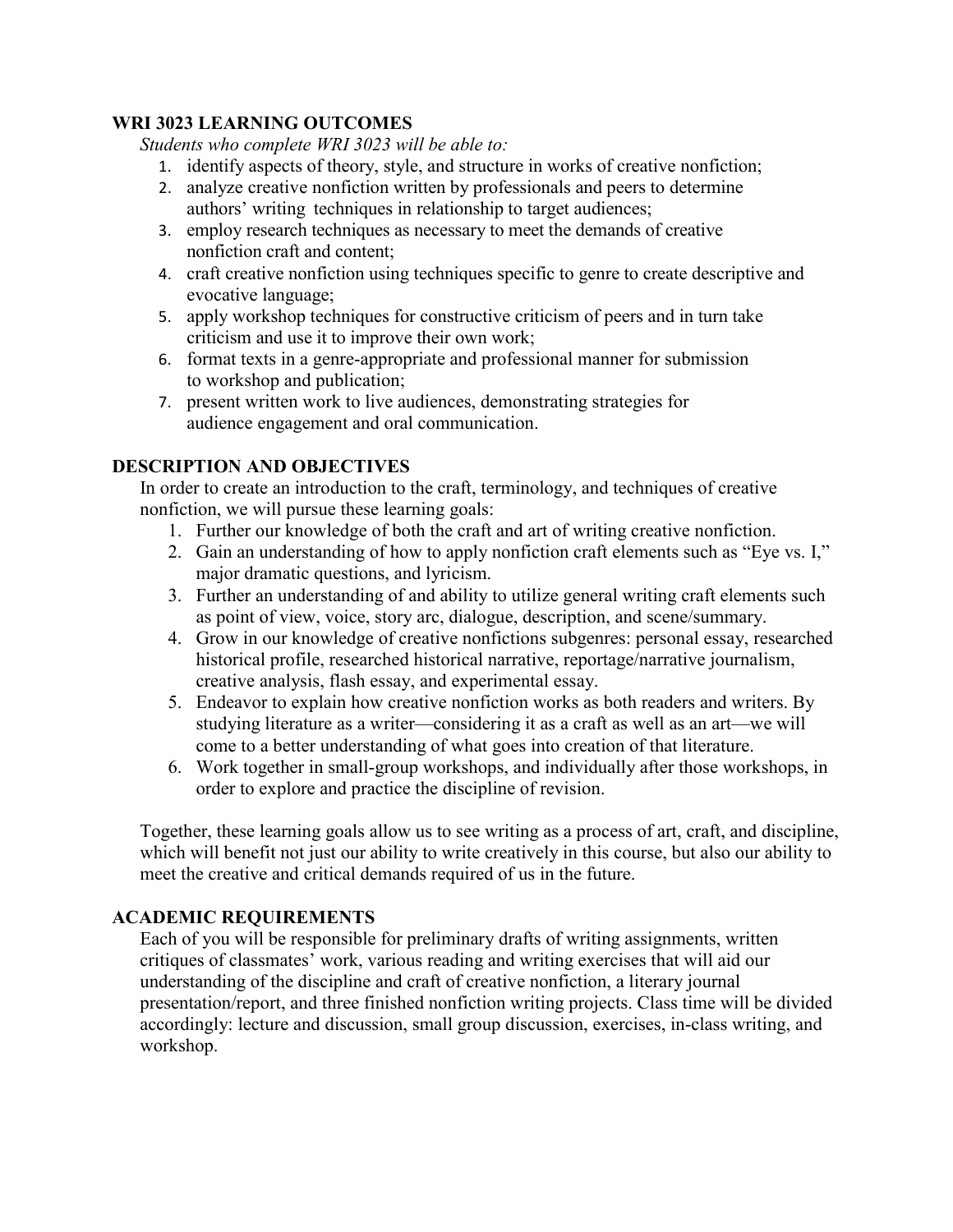# **ASSIGNMENTS**

- Personal Essay 100 points + 100 points Critical Analysis = 200 total  $Travel/Place/A$ gainst/Argument-Driven Essay – 100 points + 100 points Critical Analysis  $= 200$  total
- Researched Essay 100 points  $+$  100 points Critical Analysis = 200 total
- Workshop Participation and Peer Critiques  $-20$  points for each of nine workshops  $=$ 180 total *\*\*\*Note: attendance is mandatory for workshops throughout the semester\*\*\**
- Zoom Attendance & Participation & Craft Moves 160 points
- Literary Journal Report/Presentation–30 points for presentation  $+30$  points for report  $=$ 60 points total

# **TOTAL = 1000 points**

# **LITERARY JOURNAL REPORT/PRESENTATION**

Each student will research two literary journals that publish nonfiction, compose a written report of each journal, present the journals in class to their classmates, and submit their own creative nonfiction to both journals.

# **REQUIRED TEXTS**

Robert Atwan and Hilton Al's *The Best American Essays 2018.* **ISBN-13:** 978-0544817340 All essays uploaded on Canvas as course readings must be printed out, read, annotated, and brought to class on the day that they're due.

# **WRITER'S SYMPOSIUM**

Each spring PLNU hosts the Writers Symposium By the Sea which brings premiere writers to campus. This semester, we will be attending one free event (see course schedule). If you cannot attend the required event due to work or class, contact Prof. Maakestad with an excused absence from a professor/boss, and attend one other Writers Symposium Event as a substitute.

# **GENERAL COURSE POLICIES**

#### **RESPECT**

Respect for other students and your instructor in our classroom is essential to a healthy classroom dynamic. We may discuss ideas and concepts that challenge your current thinking, so we all must respect one another and be open to new ideas. Show courtesy to other students and your instructor.

# **CANVAS**

Throughout this course, students will be required to utilize Canvas to post homework responses, receive course grades, and access any changes to the *Course Schedule* throughout the semester. If the *Course Schedule* is updated, students will be notified well in advance, but will need to download the updated schedule, which the instructor will post on Canvas.

#### **CANVAS SUPPORT**

If you have questions about the content you find in my Canvas course or need clarification on assignment instructions please let me know. If you are unsure how to use any given feature in Canvas you will find the [Canvas Guides](https://community.canvaslms.com/community/answers/guides/) to be a very helpful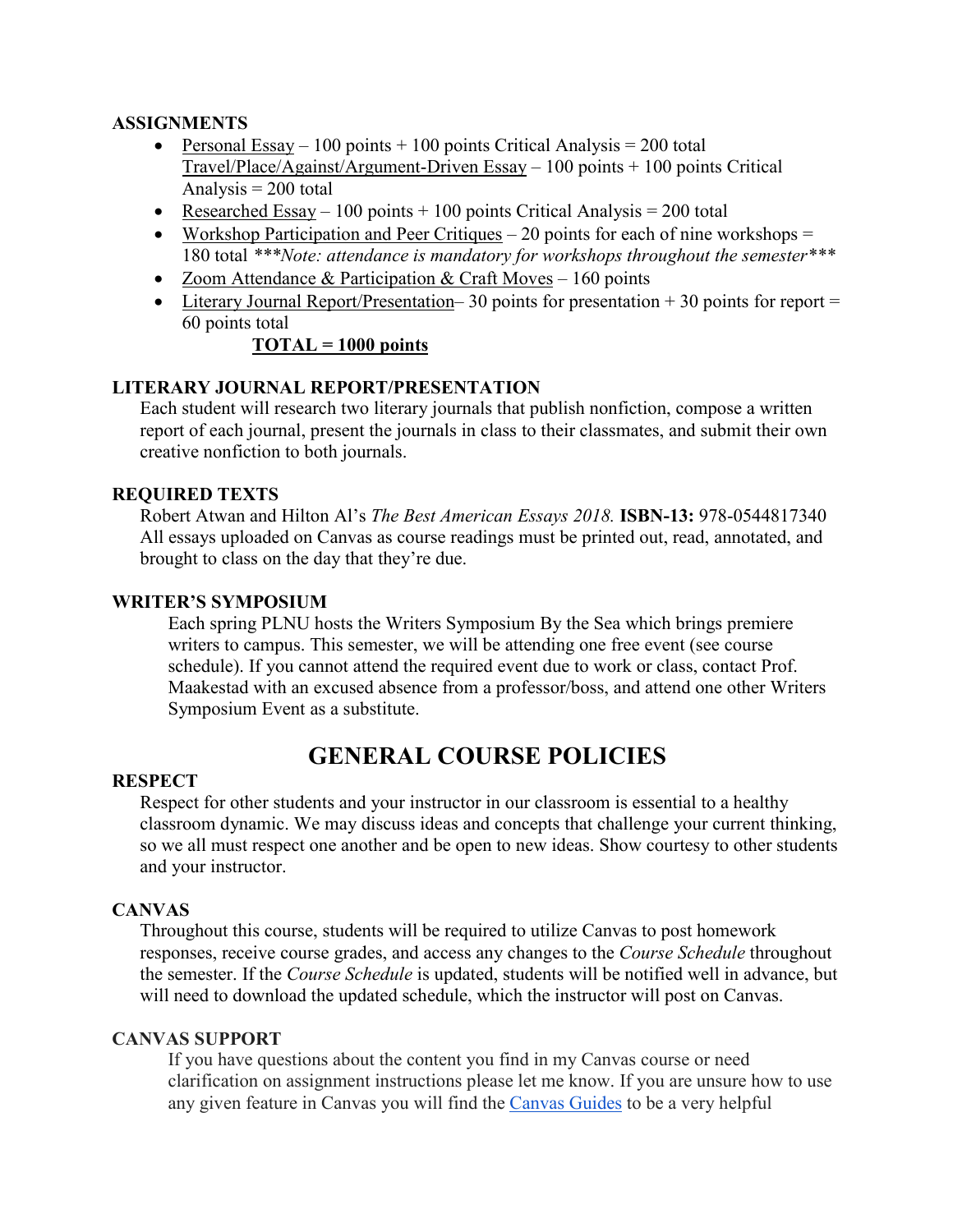resource. If you cannot access something in my Canvas course or it appears that some part of the course is not working properly, please contact the Office of Instructional Technology for support at **[oit@pointloma.edu](mailto:oit@pointloma.edu)**. Include specific information in the request (course ID, section, assignment or module name, etc.) to expedite the troubleshooting process. Screenshots are super helpful!

#### **PLNU EMAIL**

Students must regularly check their PLNU email account for updates on assignments and scheduling.

#### **TECHNOLOGY**

You will be expected to refrain from using cell phones or other communication devices in the classroom. Use of iPads, phones, and laptops should be limited to times when I ask you to pull out your computers for in class use and in-class writing. Even if it seems that it isn't "bothering anyone," checking your e-mail, social media, or surfing the web during class is rude to your instructor and fellow classmates and will count against your participation grade.

# **CRAFT MOVES & CLASS ZOOM DISCUSSIONS**

For every class Zoom discussion, each student will be responsible for attending class and sharing 3-5 craft moves that that they have noted from that class period's readings (at least one per text that we read throughout the semester). A craft move is any writing decision that the writer has made within their essay that we can learn from or analyze. Students should regularly share these craft moves during discussions in order to get the 10 points allotted for each class period. If a student misses a class, they can make up these points (see ATTENDANCE below).

#### **ATTENDANCE & PARTICIPATION**

Attendance and participation is expected and is worth 160 points (see CRAFT MOVES above). If you miss a class, it is possible to make up that class period within the week: to do so you must contact the professor and request the recording for the Zoom class discussion so that you can watch it and participate on the corresponding class discussion board by watching the recording of the class, thoughtfully and extensively posting to the discussion board for that class period concerning content discussed in the class period, and posting your craft moves with a thorough explanation and analysis of each to the discussion board, in addition to obtaining assignments or any updated schedule/assignment information from a classmate in order to be prepared for the next meeting**. I require attendance for workshops. Absences on such days will hurt your workshop participation grade.** Missed in-class work may not be made up. In order to learn most affectively and get as much as you can out of this course, in addition to your participation grade, I'd recommend regular attendance. Let me know if you do have to miss a class, and we can work something out. It is also your responsibility to get workshop drafts to and from those in your group. *Note: you can receive up to 180 points for perfect attendance without using your two unexcused absences for the semester.* 

# **WORKSHOP**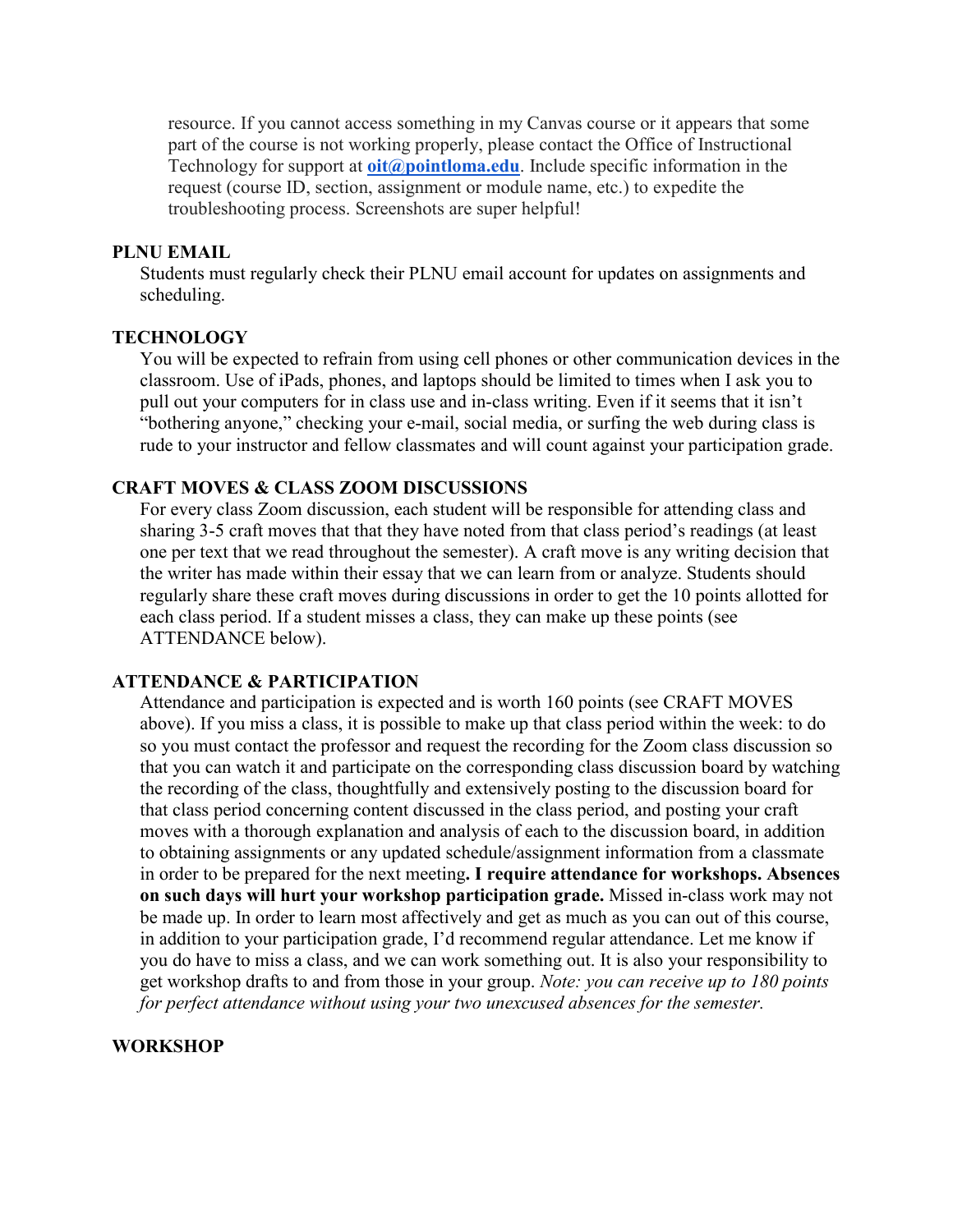Workshop participation, attendance, and critique letters are mandatory and graded. Throughout the semester we will be reading and critiquing one another's essays as a whole class. It is your responsibility to share feedback with your classmates just as they will be sharing feedback on your writing. Before workshop you will write one critique for each classmate up for workshop; you will use this feedback to guide our discussion of the text during class; then, you will turn in a typed copy of each written critique to me, as well as to the member of your group who was workshopped at the end of the workshop period. Workshop is not a time to disparage or rudely comment on the work of others. Written critiques balance positive and critical comments, though criticism should certainly be constructive and focused on the writing, not on the writer or the writer's ability. If there are problems with feedback you receive, do not hesitate to contact me. Workshop should be a safe space where we work together to better one another's writing; thus, the amount of effort you put into commenting on the work of others should be just as much as you put into producing your own work. Workshop critique letter guidelines and expectations will be posted to Canvas.

#### **TURNING IN ASSIGNMENTS**

All **major assignments** must be turned in on Canvas before the class period on the day they are due.

#### **SUBJECT MATTER**

This course will ask you to write whatever you want to write about, but do recognize that there is a line between what is appropriate and not appropriate in a classroom setting, especially with regard to what is being shared with your classmates, who may not share your values. I respect your privacy and truly believe that this class should allow you creative freedom, so all I will ask is that you use common sense with regard to what is/is not appropriate to write in an academic setting. If you are unsure/nervous or have a hunch that something might be questionable, please discuss your ideas with me in advance of bringing them to workshop.

#### **PREPARATION**

You will be expected to come to class prepared to discuss readings, share your work, and comment on other students' work. Being prepared for each class is vital in creating a classroom that is conducive to learning – take notes on the assigned readings as this allows you to remember the material more fully. Back up your work as you're responsible for turning work in on the due dates. You are also expected to regularly check your PLNU email for updates to the schedule and assignments.

# **GRADING RATIONALE**

Creative writing is both an art and a craft. While it is debated by many whether art can be graded, craft can be evaluated. In particular I will look for:

- Adherence to and mastery of CNF conventions
- Structure and form as they pertain to CNF subgenre and subject
- Masterful use of narrative voice and point of view
- Engaging employment of language
- Excellence of writing mechanics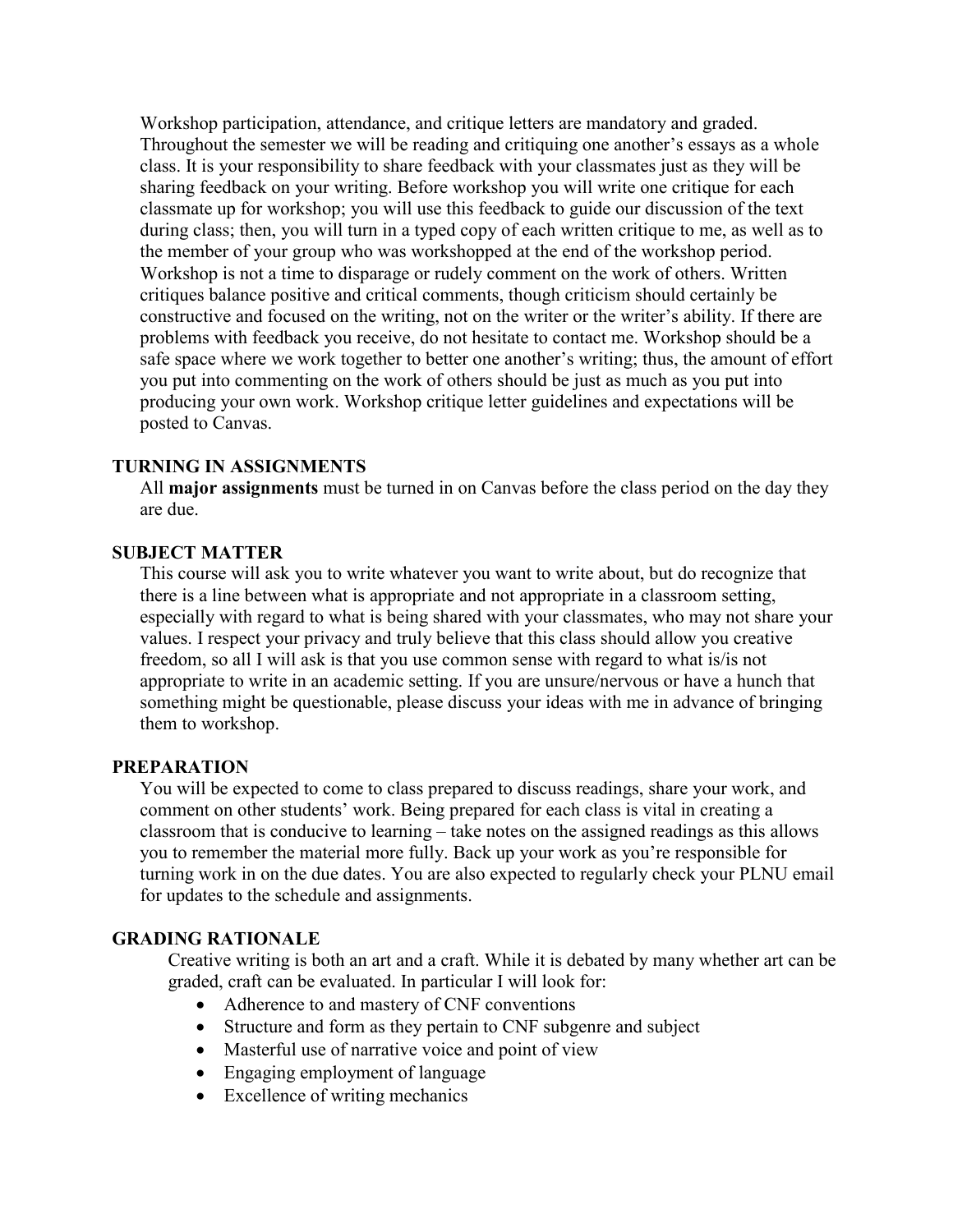- Improvement through revision
- Creativity and innovation within genre conventions

While the above concerns creative work produced in this course, each creative assignment also requires a Critical Analysis component in which you as the artist will critique the decisions that went into your own work, and connect craft decisions you made with those used by the writers of our course readings. These Critical Analyses will be graded not as creative work, but upon the clarity and thoughtfulness of the analysis you craft.

### **LETTER GRADE GUIDELINES**

|                    |           | $920 - 1000$ points | A | 900 - 919 points   | $A-$ |
|--------------------|-----------|---------------------|---|--------------------|------|
| 880 - 899 points   | $B+$      | $820 - 879$ points  |   | $800 - 819$ points | B-   |
| 780 - 799 points   | $C_{\pm}$ | 720 - 779 points    |   | $700 - 719$ points | $C-$ |
| $680 - 699$ points | $D+$      | $620 - 679$ points  |   | $600 - 619$ points | D-   |

#### **DUE DATES**

Assigned work will have a due date and you will be expected to meet this requirement. Missed in-class work may not be made up unless you have an excused absence. I will accept the major projects one class period late, but your paper will be penalized a letter grade for each class period it is late  $(A \rightarrow B$  as maximum grade). The major projects will NOT be accepted after a week past the due date and you will receive a score of 0. You must turn in all four major projects to pass this course. Failure to do so will result in a grade of F.

# **FINAL EXAMINATION POLICY**

Successful completion of this class requires taking the final examination **on its scheduled day**. The final examination schedule is posted on the [Class Schedules](http://www.pointloma.edu/experience/academics/class-schedules) site. No requests for early examinations or alternative days will be approved.

For this course, the final will be an in-class reading on finals day. Our scheduled final exam time is **Thursday, June 10, 10:30am-1:00pm.** Since the final is a class activity, it cannot be rescheduled, so make sure that you will be able to attend.

#### **ACADEMIC HONESTY**

Students should demonstrate academic honesty by doing original work and by giving appropriate credit to the ideas of others. Academic dishonesty is the act of presenting information, ideas, and/or concepts as one's own when in reality they are the results of another person's creativity and effort. A faculty member who believes a situation involving academic dishonesty has been detected may assign a failing grade for that assignment or examination, or, depending on the seriousness of the offense, for the course. Faculty should follow and students may appeal using the procedure in the university Catalog. See [Academic](http://catalog.pointloma.edu/content.php?catoid=18&navoid=1278)  [Policies](http://catalog.pointloma.edu/content.php?catoid=18&navoid=1278) for definitions of kinds of academic dishonesty and for further policy information.

# **PLNU COPYRIGHT POLICY**

Point Loma Nazarene University, as a non-profit educational institution, is entitled by law to use materials protected by the US Copyright Act for classroom education. Any use of those materials outside the class may violate the law.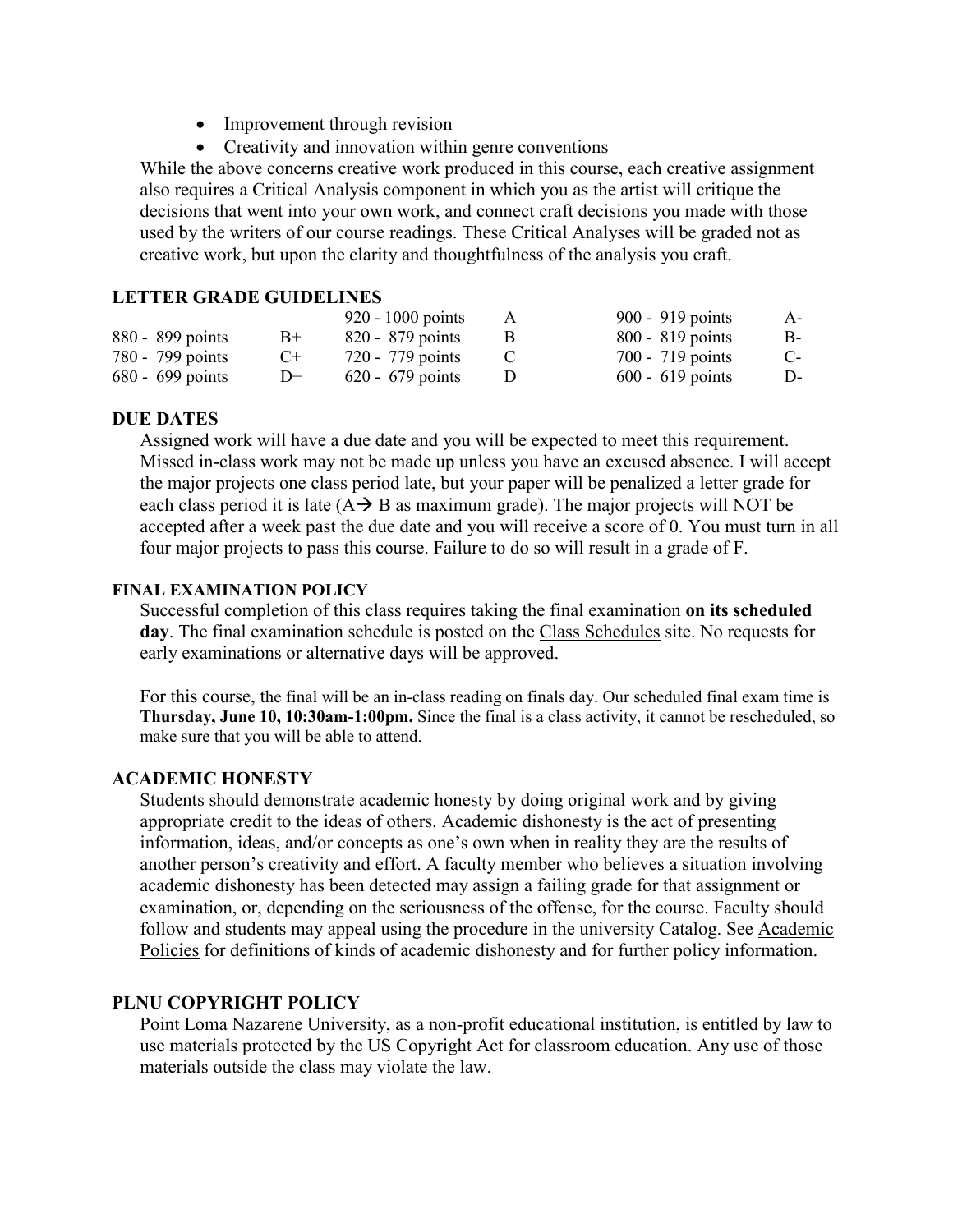# **PLNU ACADEMIC ACCOMMODATIONS POLICY**

If you have a diagnosed disability, please contact PLNU's Disability Resource Center (DRC) to demonstrate need and to register for accommodation by phone at 619-849-2486 or by email at [DRC@pointloma.edu.](mailto:DRC@pointloma.edu) See [Disability Resource Center](http://www.pointloma.edu/experience/offices/administrative-offices/academic-advising-office/disability-resource-center) for additional information.

# **PERSONAL NEEDS**

Counseling is available in the Wellness Center for undergraduate students at PLNU. They are open Monday through Friday during the academic school year to offer morning, afternoon, and evening appointments. Please call (619) 849-2574 to schedule a counseling appointment.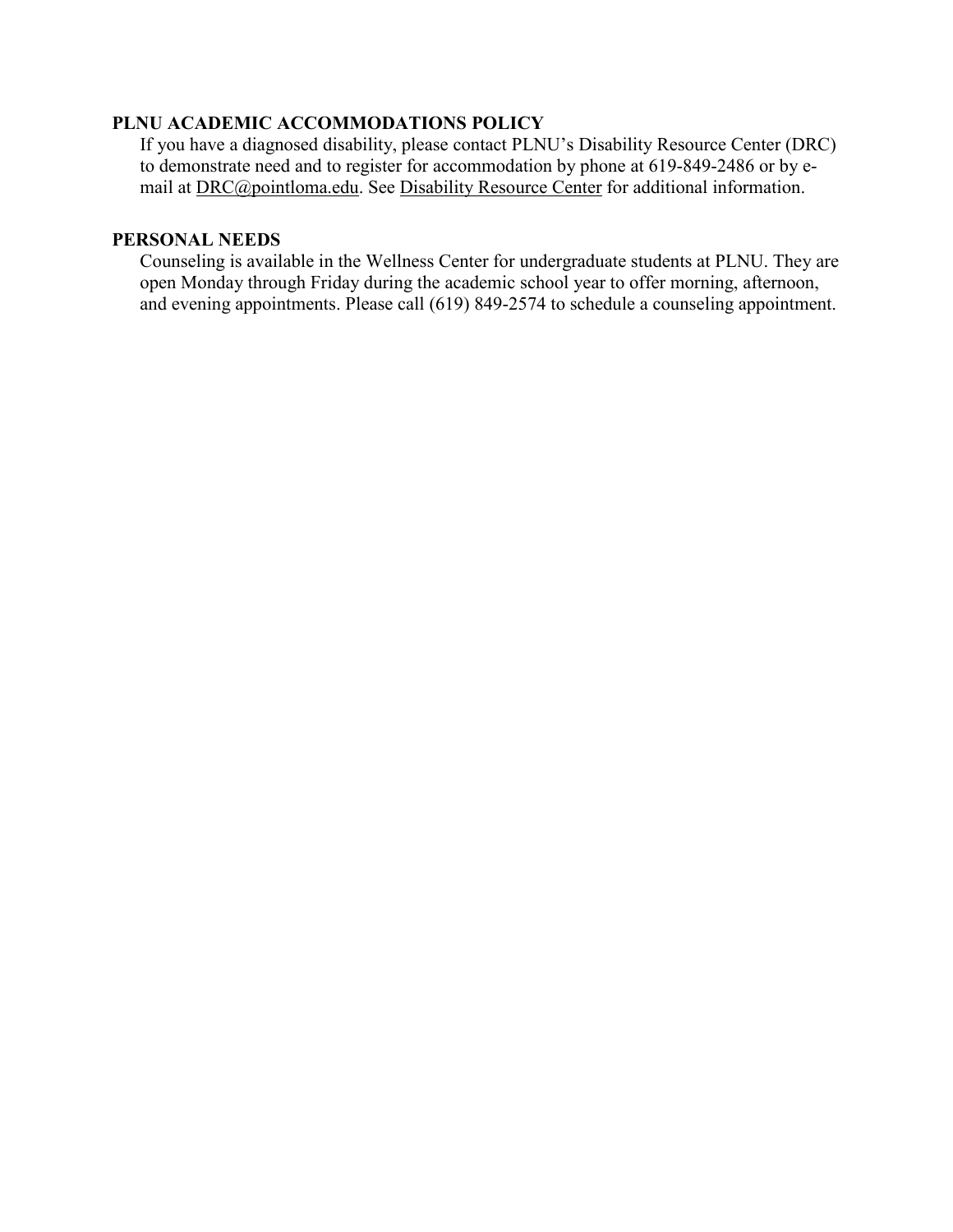# **WRI 3023 COURSE SCHEDULE**

| <b>DATE</b>                                              | <b>READINGS</b>                                                                                                                                                        | <b>ASSIGNMENTS DUE (in bold)</b>                                                                                                                                                                                                                                                  |  |  |
|----------------------------------------------------------|------------------------------------------------------------------------------------------------------------------------------------------------------------------------|-----------------------------------------------------------------------------------------------------------------------------------------------------------------------------------------------------------------------------------------------------------------------------------|--|--|
| <b>WEEK 1-Origins of the Essay &amp; Personal Essays</b> |                                                                                                                                                                        |                                                                                                                                                                                                                                                                                   |  |  |
| Tuesday, March 02                                        | Michel de Montaigne's "Of a Monstrous Child" $-2$ pgs.<br>Bret Lott's "Of Giving the Lie" $-13$ pgs.<br>the first 7 pages*<br>selected the essays in this collection)  | [Canvas] John Jeremiah Sullivan's "The Ill-Defined Plot" – 9 pgs.<br>[Best American Essays = BAE] Robert Atwan's "Forward" *only<br><i>Optional Reading:</i> Hilton Als's "Introduction" pgs. xviii-xxix - 12<br>pgs. (if interested in what he looks for in an essay, and how he |  |  |
| Thursday, March 04                                       | [Canvas] Alexander Heman's "The Aquarium" – 8 pgs.<br>Rachel Riederer's "The Patient" – 13 pgs.<br>Jerald Walker's "Breathe" – 6 pgs.                                  |                                                                                                                                                                                                                                                                                   |  |  |
| <b>WEEK 2-Personal Essays</b>                            |                                                                                                                                                                        |                                                                                                                                                                                                                                                                                   |  |  |
| Tuesday, March 09                                        | [BAE] Paul Crenshaw's "Cadence" pgs. 24-36<br>263<br>[Canvas] Mark Slouka's "Hitler's Couch" - 13 pgs.                                                                 | Clifford Thompson's "The Moon, the World, the Dream" pgs. 257-                                                                                                                                                                                                                    |  |  |
| Thursday, March 11                                       | Imagination and Survival" $-6$ pgs.<br>Virginia Woolf's "The Death of the Moth" $-3$ pgs.<br><b>Kate Branca Class Visit</b>                                            | [BAE] Steven Harvey's "The Other Steve Harvey" pgs. 43-53<br>[Canvas] Kate Branca's "True Detective and a Greyhound: On                                                                                                                                                           |  |  |
| <b>WEEK 3-Personal Essays</b>                            |                                                                                                                                                                        |                                                                                                                                                                                                                                                                                   |  |  |
| Tuesday, March 16                                        | [Canvas] Jill Christman's "The Avocado" – 9 pgs.<br>Jaya Wagle's "Marriage of a Different Kind" - 12 pgs.                                                              | [BAE] Edwidge Danticat's "All the Home You've Got" pgs. 37-42                                                                                                                                                                                                                     |  |  |
| Thursday, March 18                                       | [BAE] David Wong Louie's "Eat, Memory" pgs. 117-126<br>Struggle with Faith" $-7$ pgs.<br>Breann Wong's "Rice Cake Love" – 10 pgs.<br><b>Anna Gazmarian Class Visit</b> | [Canvas] Anna Gazmarian's "The (Loud) Soundtrack to My                                                                                                                                                                                                                            |  |  |
| ***Friday, March 19                                      |                                                                                                                                                                        | Group A Workshop Drafts Due @ Midnight                                                                                                                                                                                                                                            |  |  |
| <b>WEEK 4-Personal Essays</b><br>Tuesday, March 23       | [Canvas] Gabrielle Bellot's "The Year of Breath" – 7 pgs.                                                                                                              | Matthew Salessas's "To Grieve Is to Carry Another Time" - 8 pgs.                                                                                                                                                                                                                  |  |  |

Hanif Abdurraqib's "Blood Summer, In Three Parts" – 11 pgs.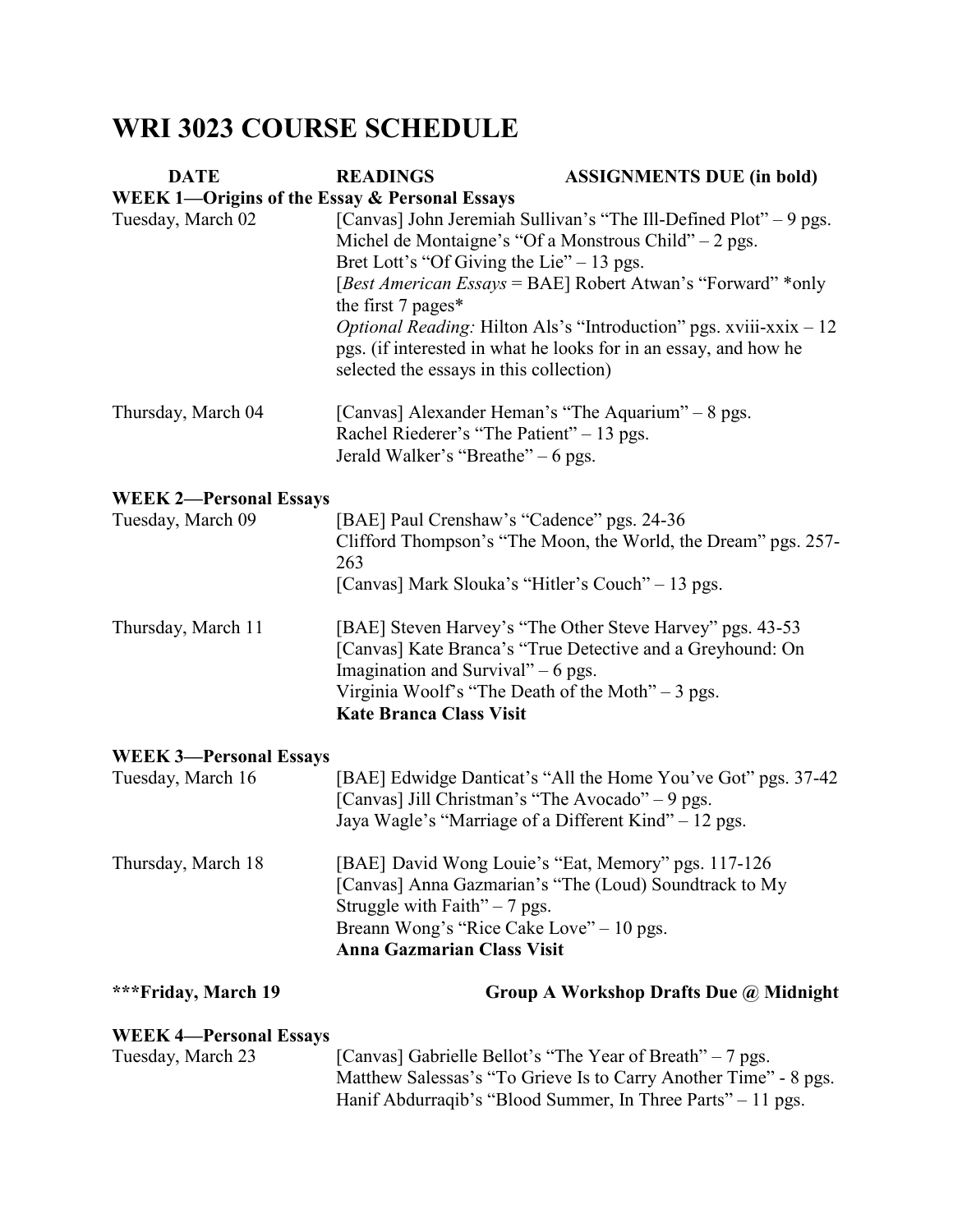|                                             | Hanif Abdurraqib's "August 9, $2014" - 2$ pgs.<br>Group B Workshop Drafts Due @ Midnight                         |
|---------------------------------------------|------------------------------------------------------------------------------------------------------------------|
| <b>Thursday, March 25</b>                   | <b>Group A Workshop Group A Critique Letters Due After Class</b><br>Group C Workshop Drafts Due @ Midnight       |
|                                             | *** Attend Writer's Symposium by the Sea Interview with Dean<br>Nelson & Stephen Goforth, 7PM                    |
| WEEK 5-Workshop<br><b>Tuesday, March 30</b> | <b>Group B Workshop Group B Critique Letters Due After Class</b>                                                 |
| Thursday, April 01                          | <b>Group C Workshop Group C Critique Letters Due After Class</b>                                                 |
| <b>WEEK 6-Travel/Place Essays</b>           |                                                                                                                  |
| Tuesday, April 06                           | [BAE] Heidi Julavits's "The Art at the End of the World" pgs. 84-<br>96                                          |
|                                             | [Canvas] Rebecca Solnit's "Arrival Gates" – 7 pgs.                                                               |
|                                             | Rachel Kaadzi Ghansah's "A River Runs Through It" - 8 pgs.<br><b>Personal Essay Draft Due</b>                    |
| Thursday, April 08                          | [BAE] Jennifer Kabat's "Rain Like Cotton" pgs. 97-109<br>[Canvas] Lina Maria Ferreira Cabeza-Vanegas's "BOG-MIA- |
|                                             | $CID" - 5$ pgs.                                                                                                  |
|                                             | Zadie Smith's "Find Your Beach" – pgs.<br>Anthony Michael Morena's "In the City that You Can See" - 4            |
|                                             | pgs.                                                                                                             |
| WEEK 7—"Against" Essays                     |                                                                                                                  |
| Tuesday, April 13                           | [Canvas] T Kira Madden's "Against Catharsis: Writing Is Not<br>Therapy" $-6$ pgs.                                |
|                                             | Sei Shonagon's "Hateful Things" – 6 pgs.<br>Max Beerbohm's "Going Out for a Walk" $-2$ pgs.                      |
|                                             | Michel de Montaigne's "Against Idleness" - 4 pgs.                                                                |
|                                             | Kristen Radtke "Against Idleness" $-6$ pgs.                                                                      |
| -Argument-Driven Essays                     |                                                                                                                  |
| Thursday, April 15                          | [BAE] Noam Chomsky's "Prospects for Survival" pgs. 8-23<br>Kathryn Schulz's "Losing Streak" pgs. 194-210         |
| ***Friday, April 16                         | Group A Workshop Drafts Due @ Midnight                                                                           |
| <b>WEEK 8-Reportage</b>                     |                                                                                                                  |
| Tuesday, April 20                           | [Canvas] Rajpreet Heir's "Race at the Race: Being Indian-<br>American at the Indianapolis $500^{\circ}$ – 4 pgs. |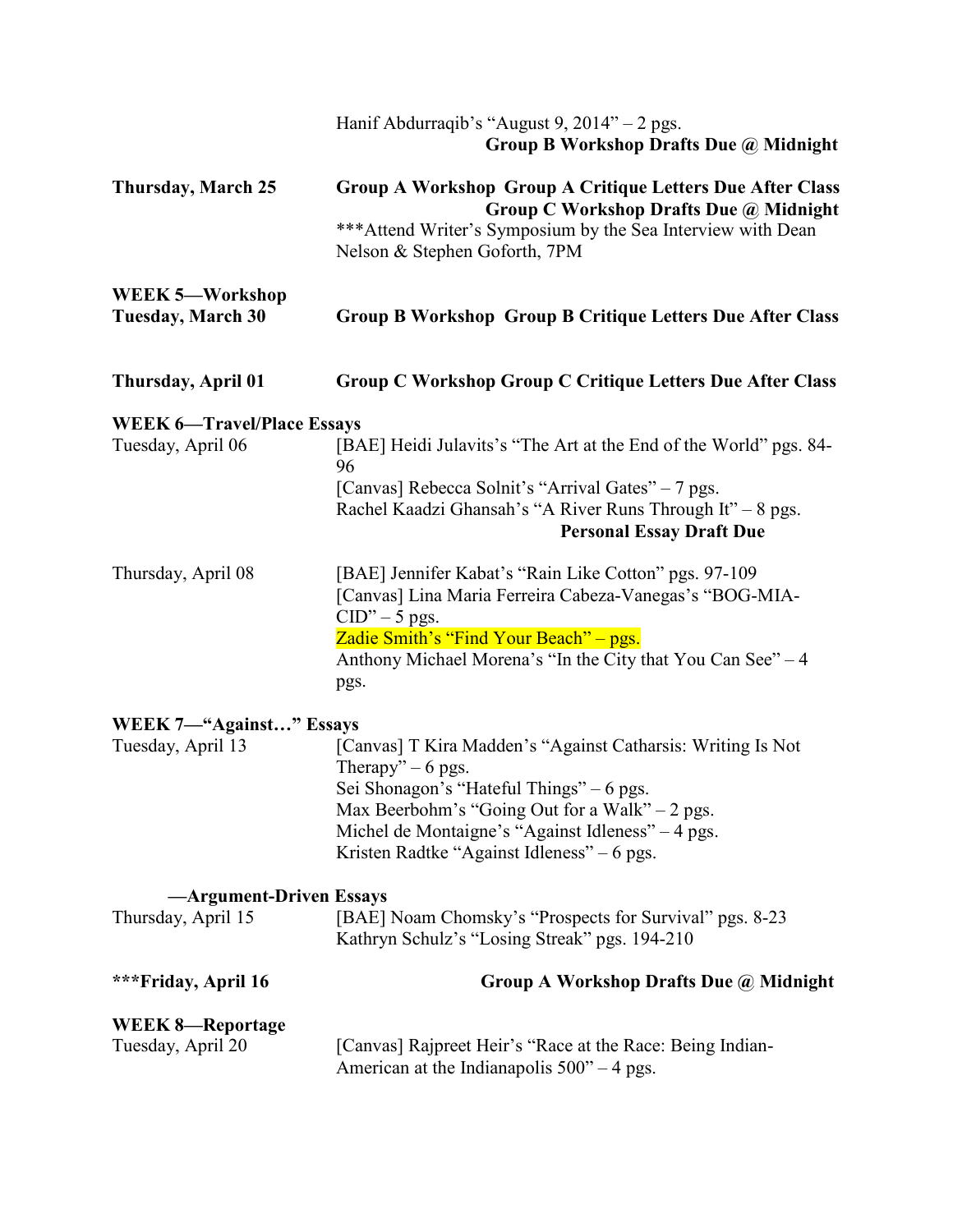|                                                   | Timothy Denevi's "Election Night in the Heart of the Capital:<br>Proud Boys, Parties, and Protest" – 5 pgs.<br>Jen Percy's "Meet the American Vigilantes Who Are Fighting<br>$ISIS'' - 11$ pgs.                 |
|---------------------------------------------------|-----------------------------------------------------------------------------------------------------------------------------------------------------------------------------------------------------------------|
|                                                   | Group B Workshop Drafts Due @ Midnight                                                                                                                                                                          |
| <b>Thursday, April 22</b>                         | <b>Group A Workshop Group A Critique Letters Due After Class</b><br>Group C Workshop Drafts Due @ Midnight                                                                                                      |
| <b>WEEK 9-Workshop</b><br>Tuesday, April 27       | <b>Group B Workshop Group B Critique Letters Due After Class</b>                                                                                                                                                |
| <b>Thursday, April 29</b>                         | <b>Group C Workshop Group C Critique Letters Due After Class</b>                                                                                                                                                |
| <b>WEEK 10-Reportage</b><br>Tuesday, May 04       | [BAE] Leslie Jamison's "The March on Everywhere" pgs. 54-77<br>[Canvas] Shemecca Harris's "The Blacker the Berry, the Quicker<br>They Shoot" $-12$ pgs.<br>Travel/Place/Against/Argument-Driven Essay Draft Due |
| -Researched Narratives                            |                                                                                                                                                                                                                 |
| Thursday, May 06                                  | [Canvas] Elizabeth Kolbert's "Mastadon's Molars" – 17 pgs.<br>Elena Passarello's "Arabella" - 12 pgs.<br>Jane Brox's "Influenza 1918" - 8 pgs.                                                                  |
| <b>WEEK 11-Researched Narratives and Profiles</b> |                                                                                                                                                                                                                 |
| Tuesday, May 11                                   | [BAE] Thomas Powers's "The Big Thing on His Mind" pgs. 161-<br>170<br>[Canvas] Christa Spillson's "What Goes Undelivered" – 5 pgs.                                                                              |
|                                                   | Timothy Denevi's "The Temple" $-7$ pgs.<br><b>Christa Spillson Class Visit</b>                                                                                                                                  |
| Thursday, May 13                                  | [Canvas] Gay Talese's "Frank Sinatra Has a Cold" – 43 pgs.                                                                                                                                                      |
| <b>WEEK 12-Researched Narratives</b>              |                                                                                                                                                                                                                 |
| Tuesday, May 18                                   | [BAE] Rick Moody's "Notes on Lazarus" pgs. 133-146<br>Amit Majmudar's "Five Famous Asian War Photographs" pgs.<br>127-131                                                                                       |
|                                                   | [Canvas] Taylor Byas's "Spot the Differences" – 11 pgs.<br><b>Taylor Byas class visit</b>                                                                                                                       |
| Thursday, May 20                                  | [Canvas] Josh Macivor-Anderson's "Do You Realize What the<br>Conditions Are Out There?" $-11$ pgs<br>Marione Ingram's "Operation Gomorrah" - 14 pgs.                                                            |
| ***Friday, May 21                                 | Group A Workshop Drafts Due @ Midnight                                                                                                                                                                          |